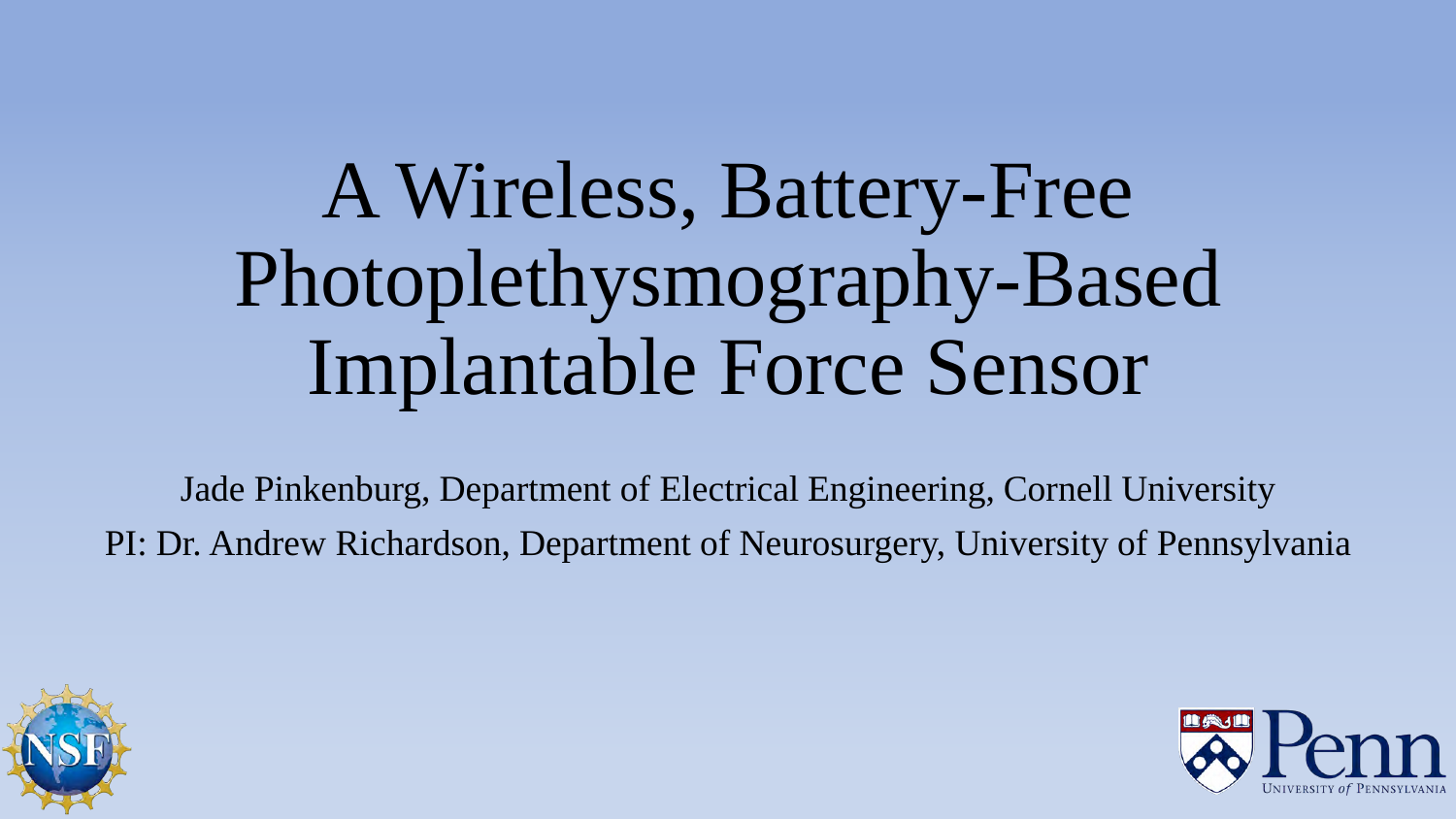### Implantable Force Sensors: Motivation

- 300,000 Americans currently suffering from spinal cord injuries<sup>1</sup>
- Limb Reanimation a "solved challenge"
	- Brain Controlled Functional Electric Stimulation (BC-FES)
	- No sense of touch!
- Somatosensation: source of tactile information
- Restoring somatosensation:
	- Sensor-embedded tactile gloves<sup>2</sup>
	- Sensorized robotic limbs<sup>3</sup>  $\overline{ }$  Better solution: implant!



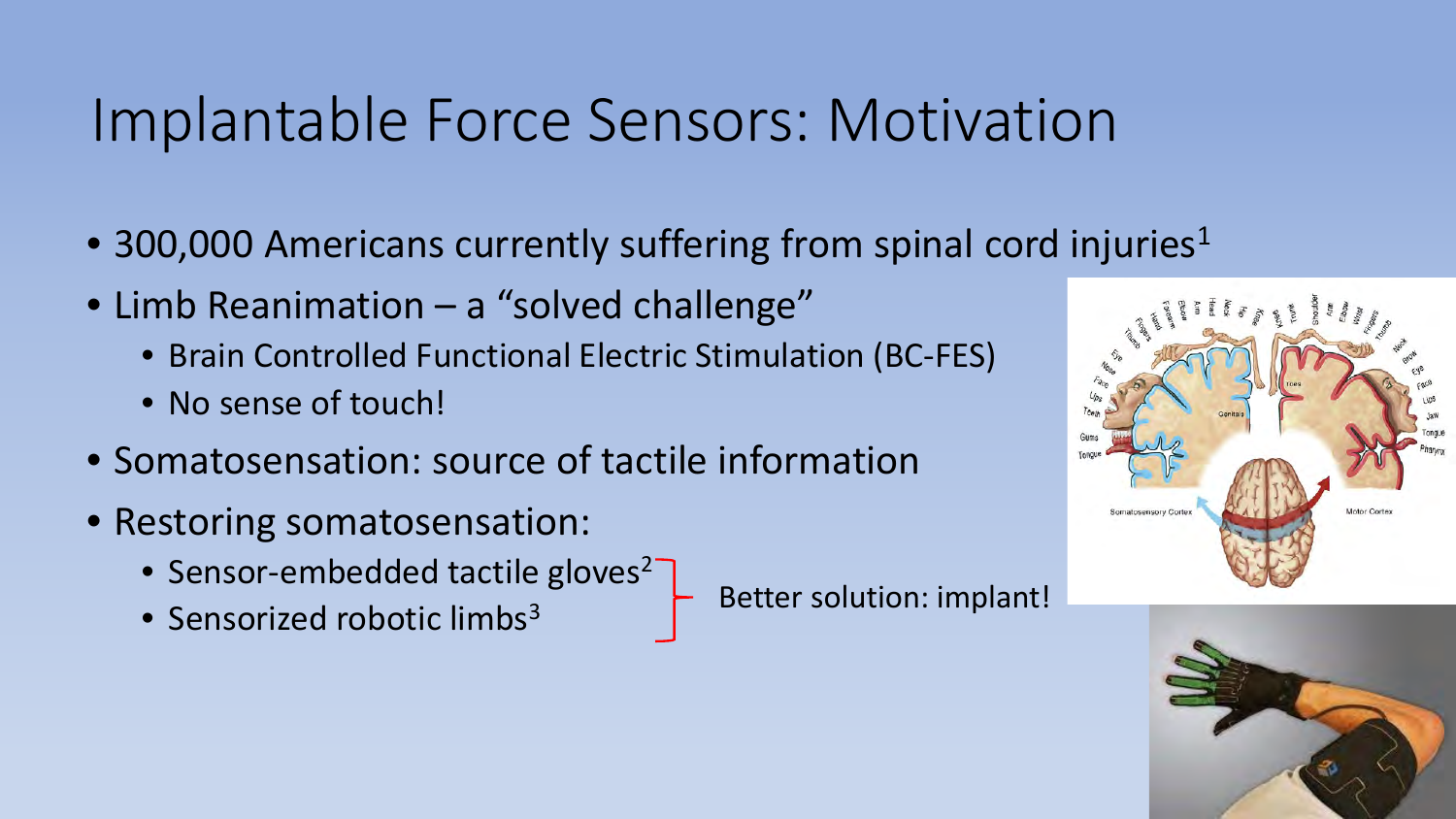# Photoplethysmography (PPG)

- Sensor motivation: blood drains from fingertip when forces are applied
- Photoplethysmography: optical sensing of blood volume changes in microvasculature
	- Medical application pulse oximeters
- Implantable PPG sensors developed for cardiac applications4
	- Limited force sensing attempts!<sup>5</sup>
- Alternatives?
	- Capacitive sensors large, excessive circuitry<sup>6</sup>

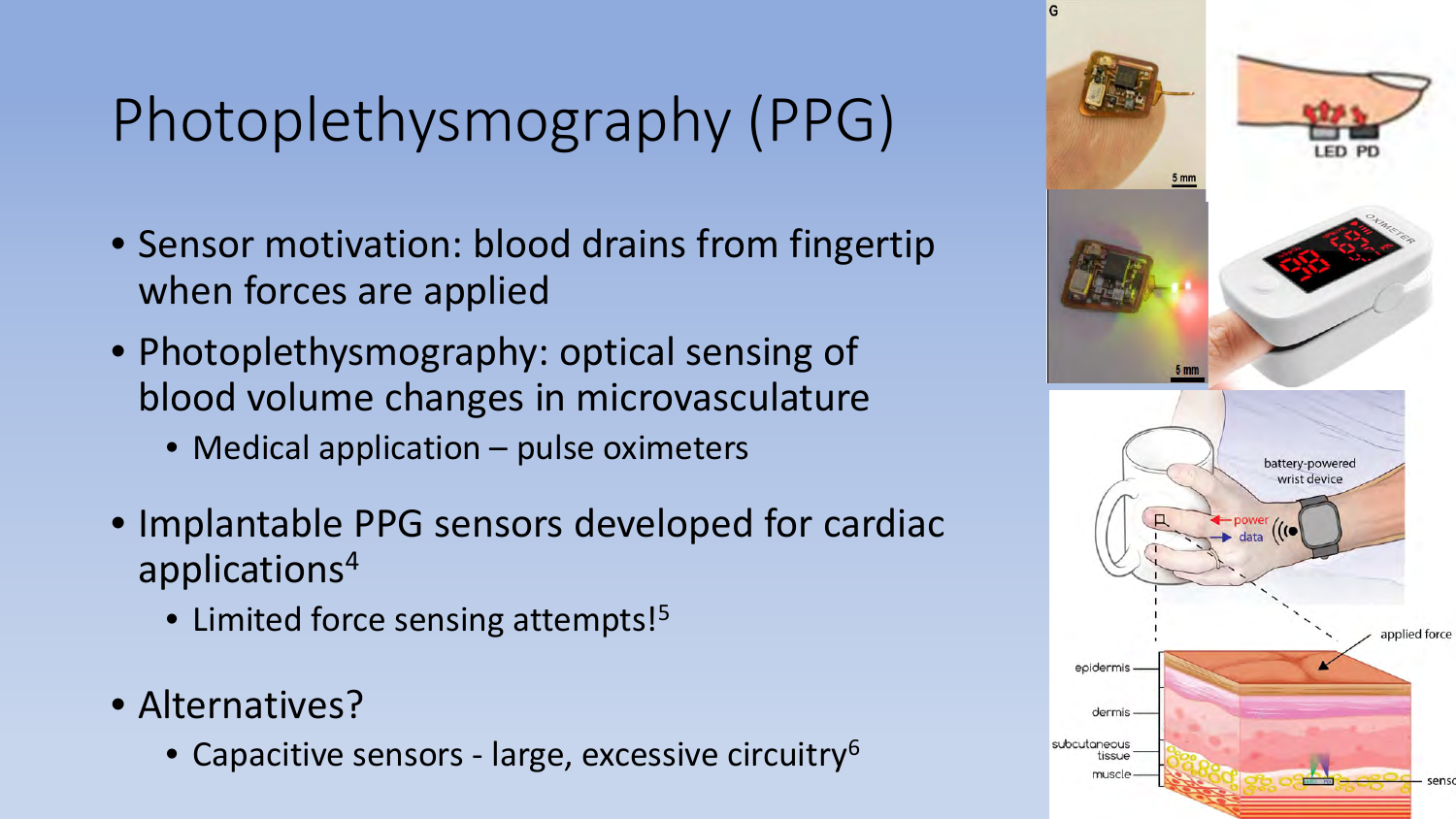# Proof-of-Concept Prototype

- Simple protoboard construction:
	- Red, IR LED equidistant from photodiode
	- Resistive amplifier circuit
	- Arduino ADC for data collection
- Operation:
	- Press thumb against LEDs, PD
	- Load cell measures ground-truth force





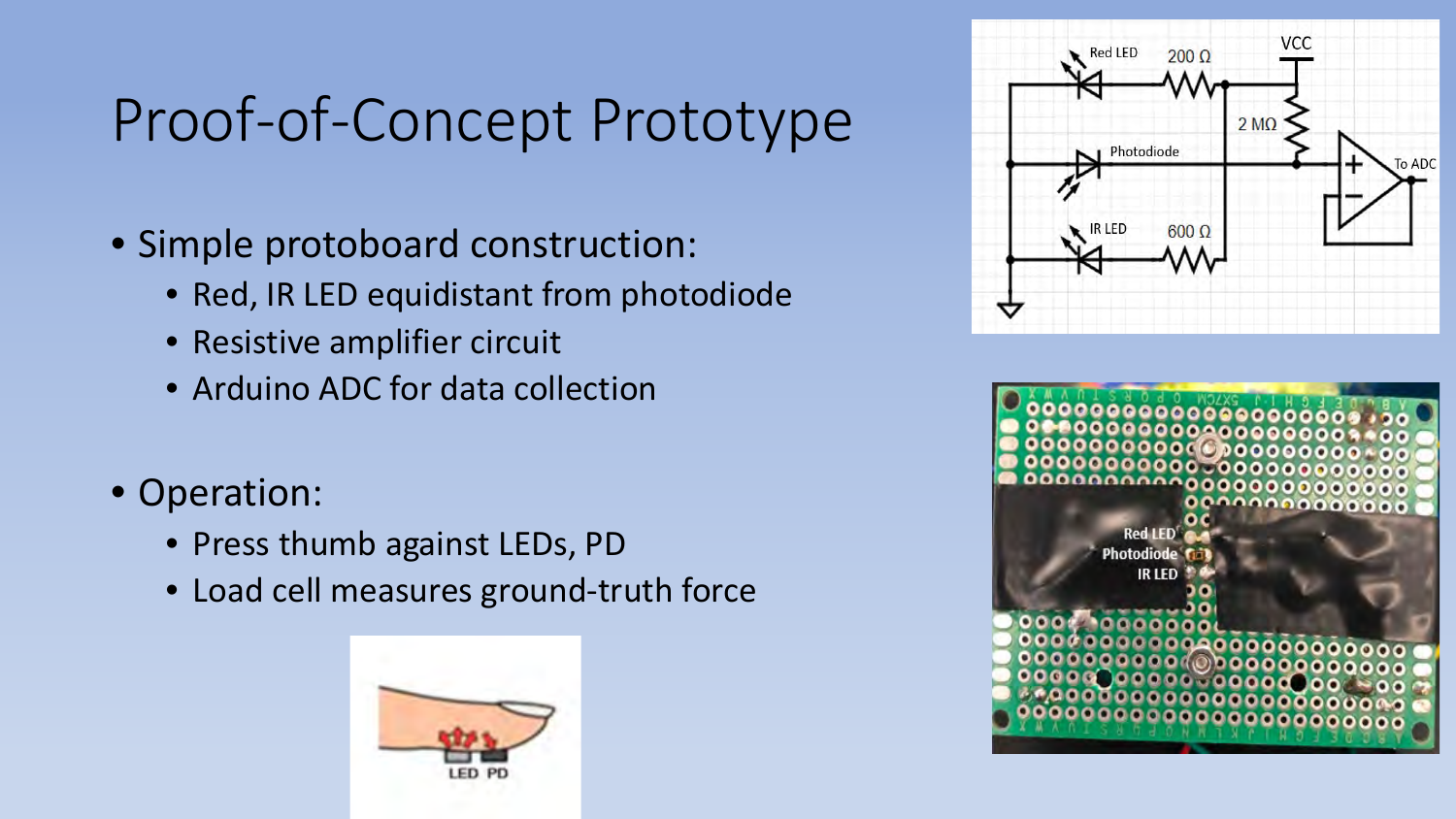#### Prototype - Results



Monotonic relationship between sensor output and applied force!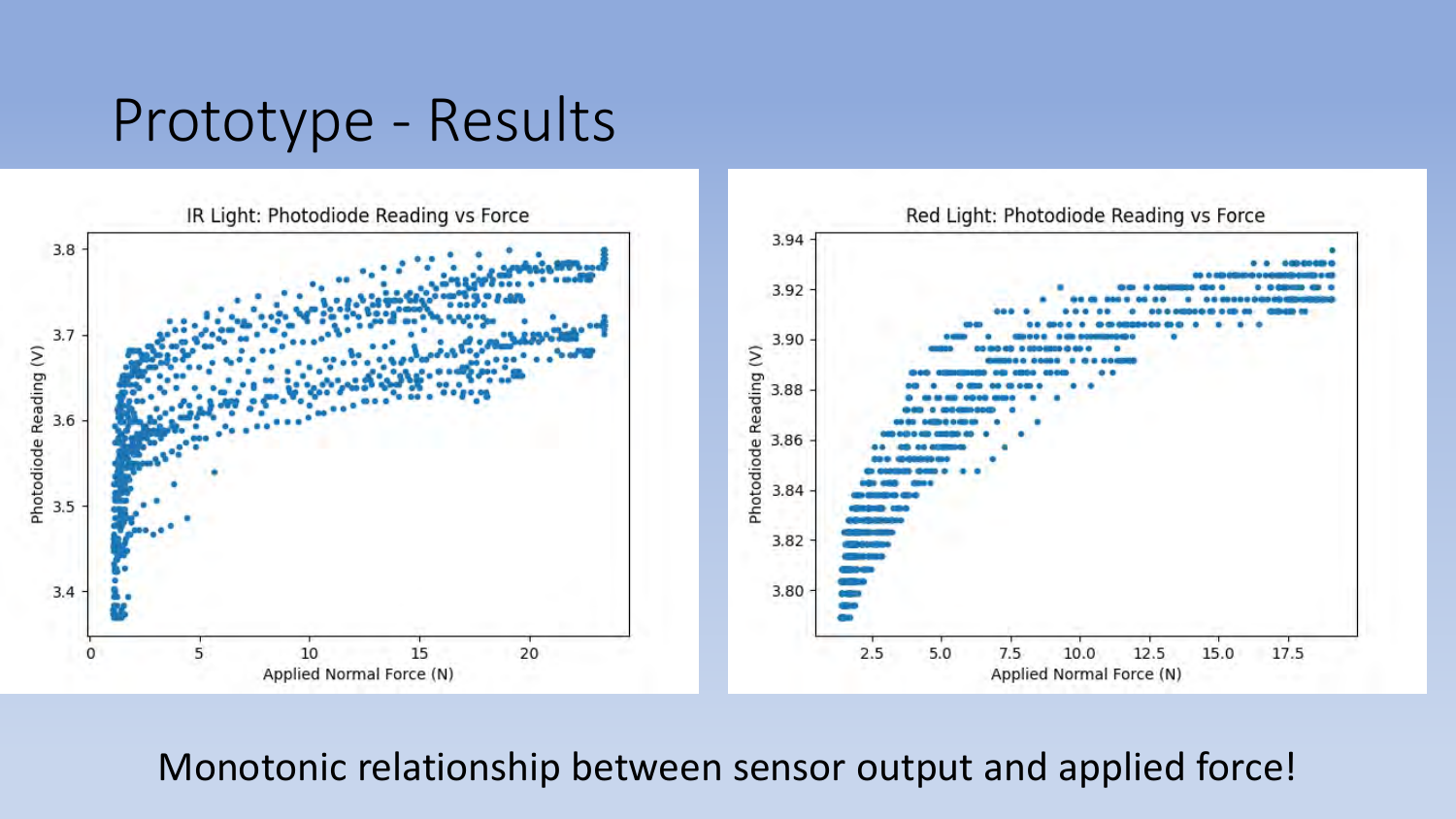#### Prototype - Results

• Photodiode reading tracks applied force





• PPG is a viable option for force sensing!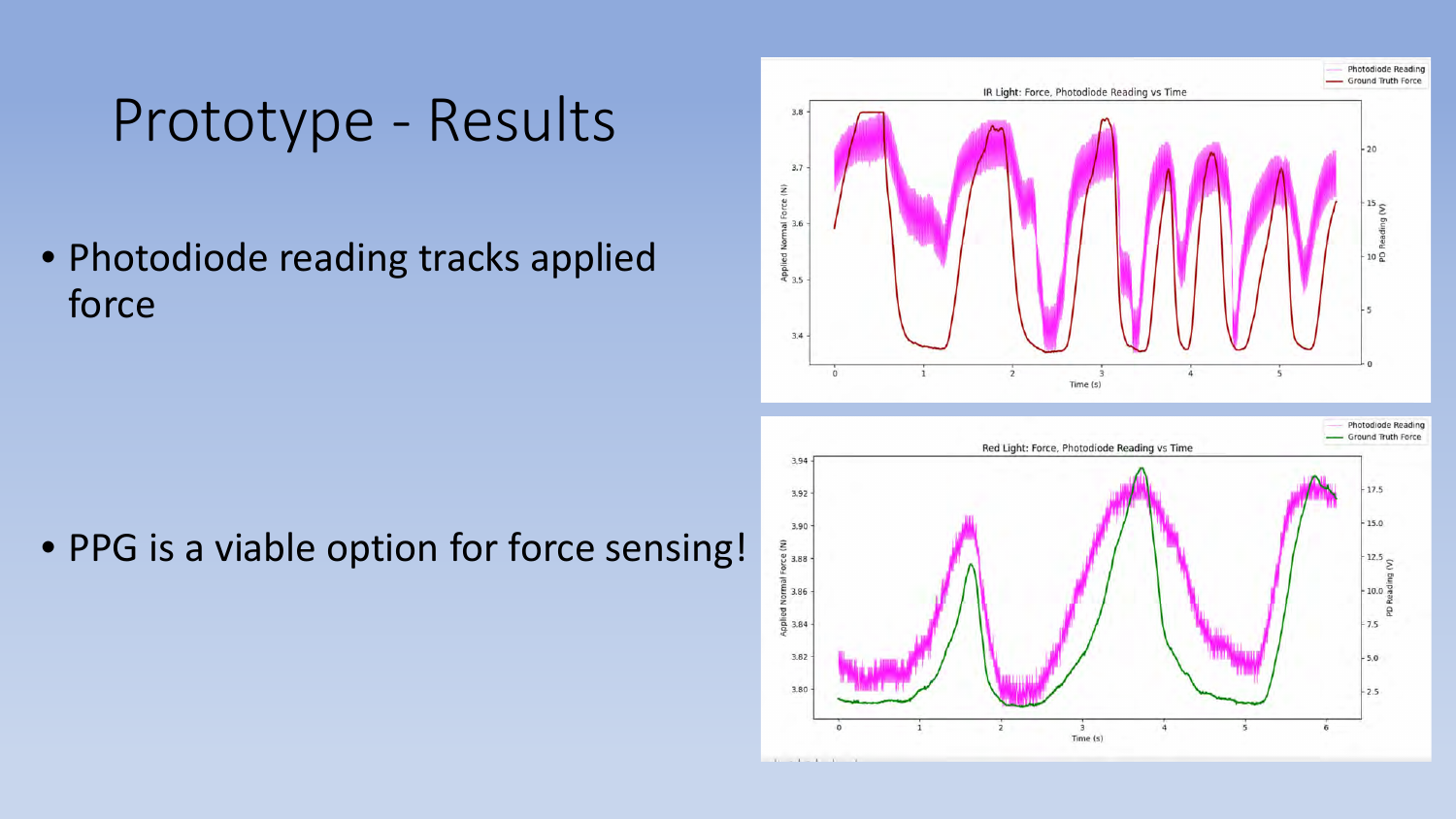#### Implantable Sensor

- New Features:
	- Wireless data transmission
	- RF energy harvesting
- PCB size: 5.6mm x 6.2mm
	- Electronics footprint: 3.9mm x 5.3mm
- Software: AVR assembly language

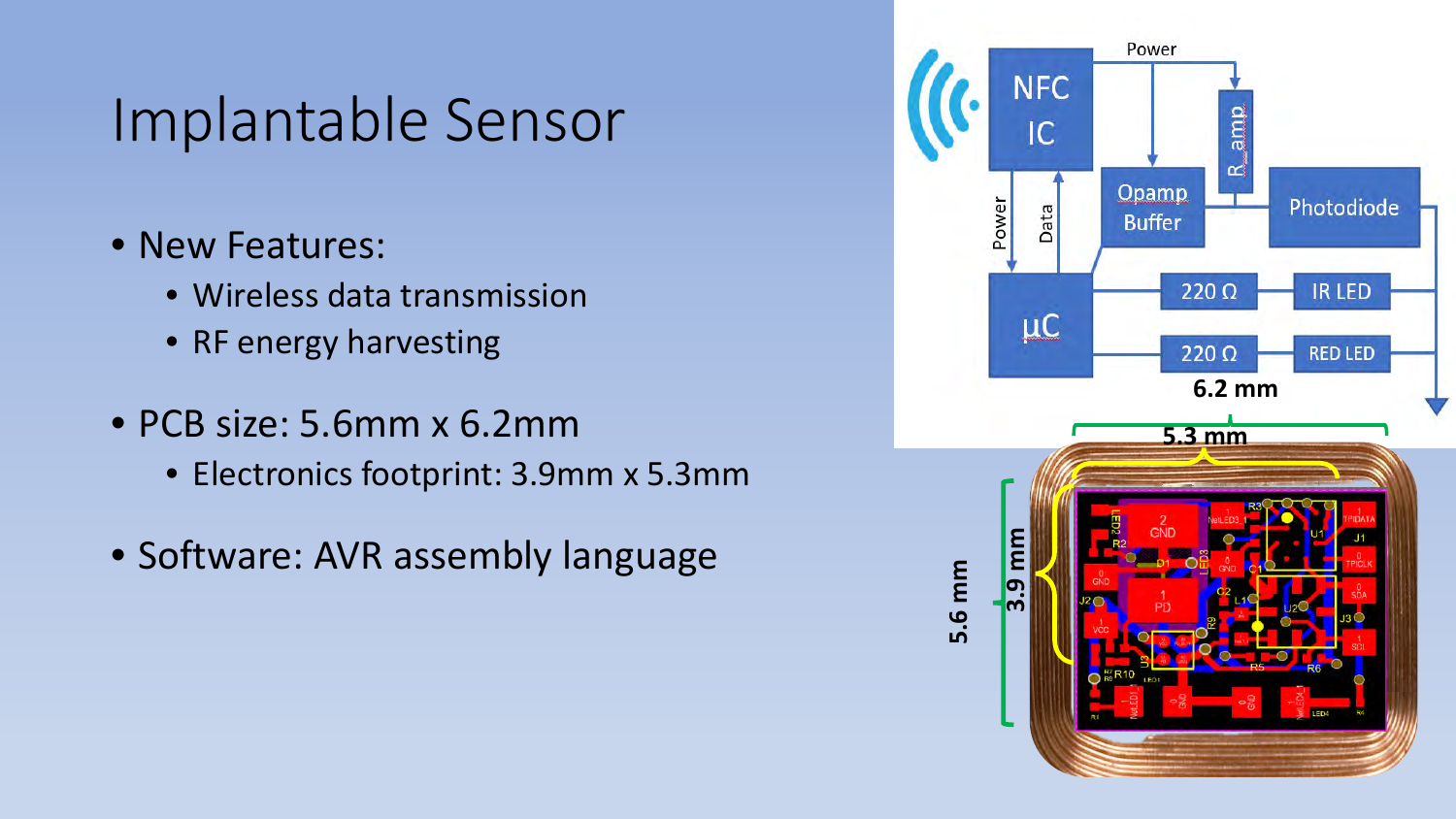# *In Vivo* Testing

- Simple on-chip implementation:
	- Red + IR LED, Photodiode
	- 3D printed resin case, epoxy seal

• Subcutaneously implant sensor in hindlimb of an anesthetized rat

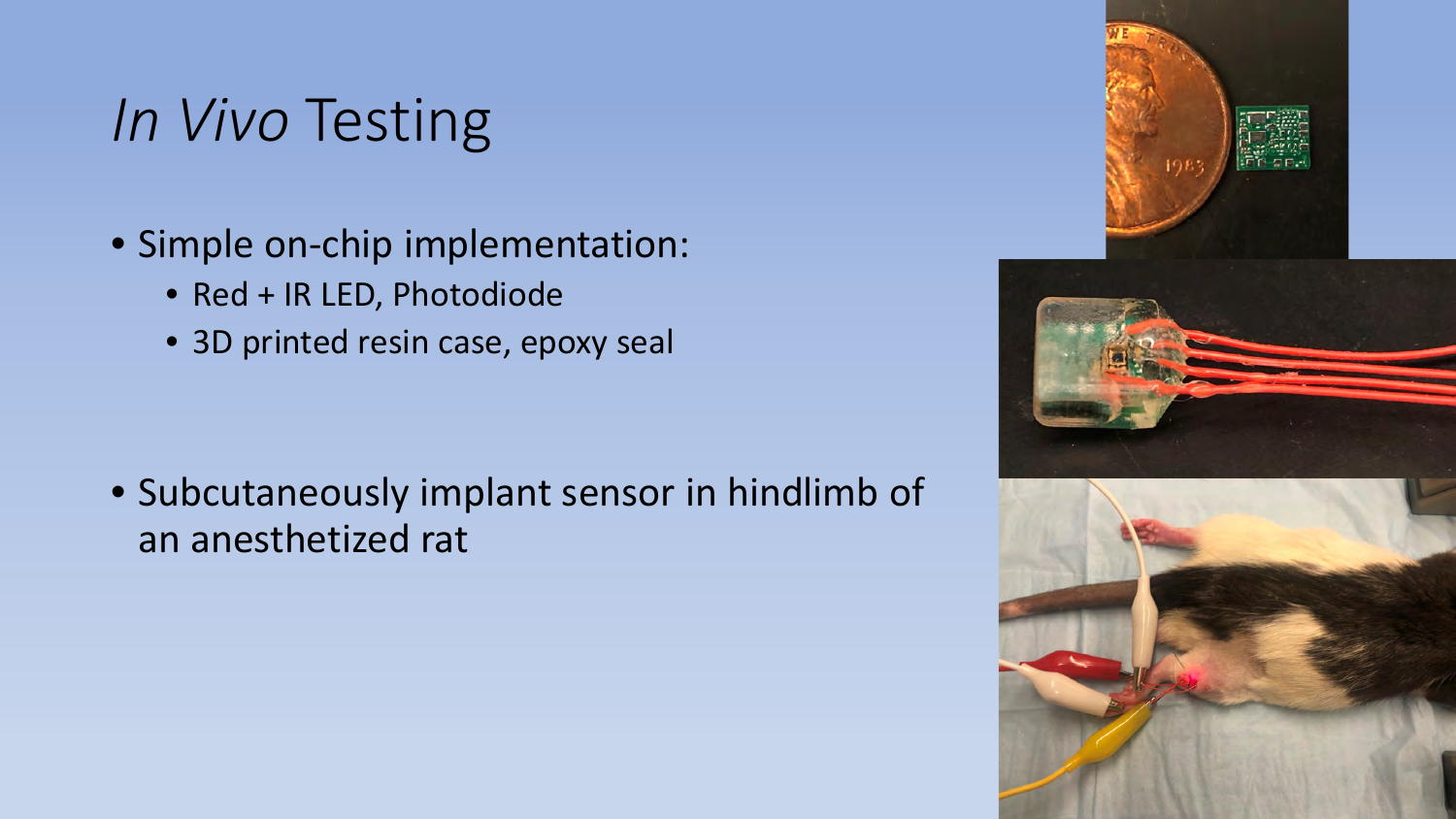#### *In Vivo* Results



#### Much noisier signal

Spikes in photodiode signal somewhat track forces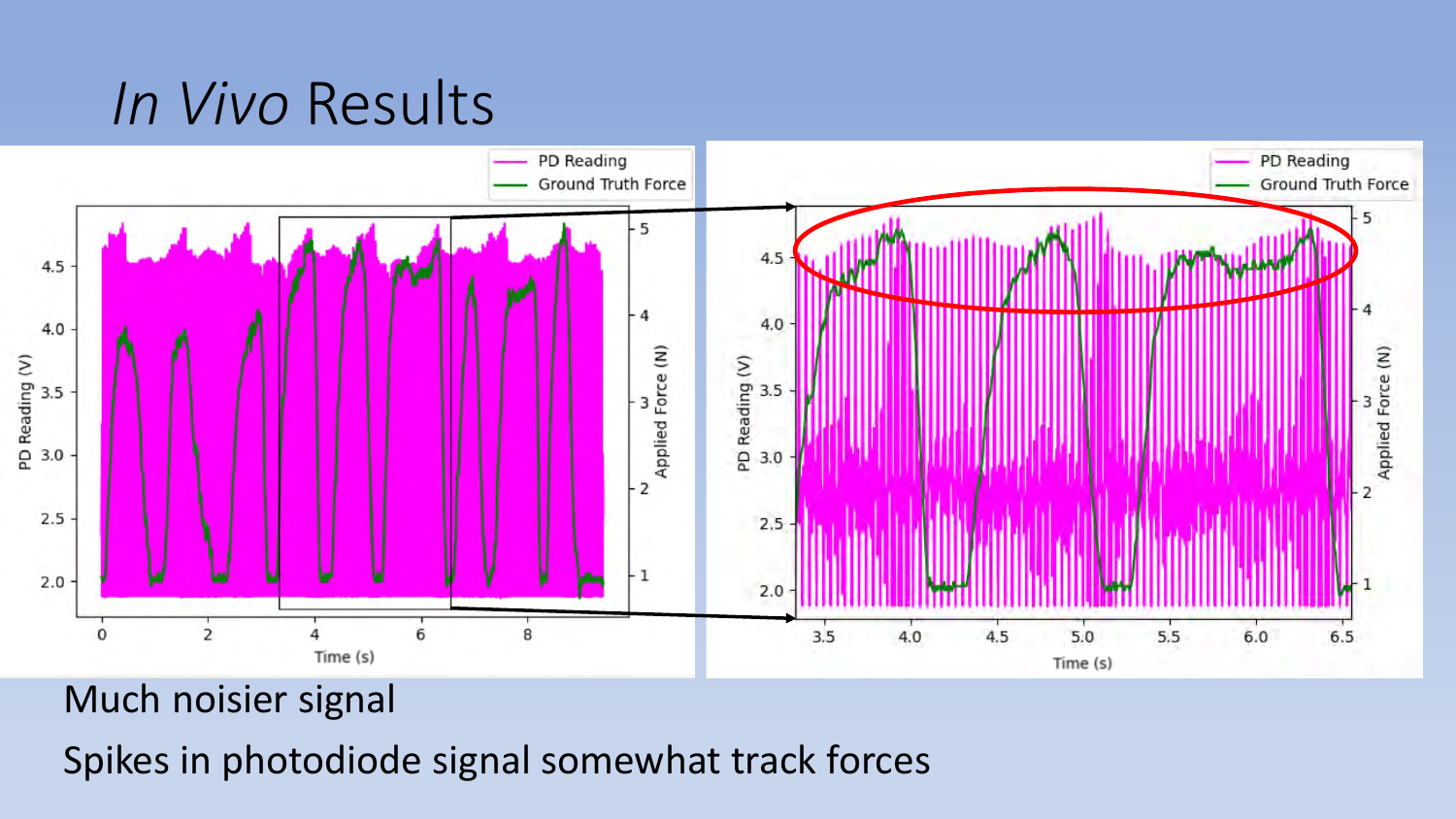#### *In Vivo* - Results

- Filtered data reveals cyclical pattern
	- Physiological processes?
	- No apparent correlation with force

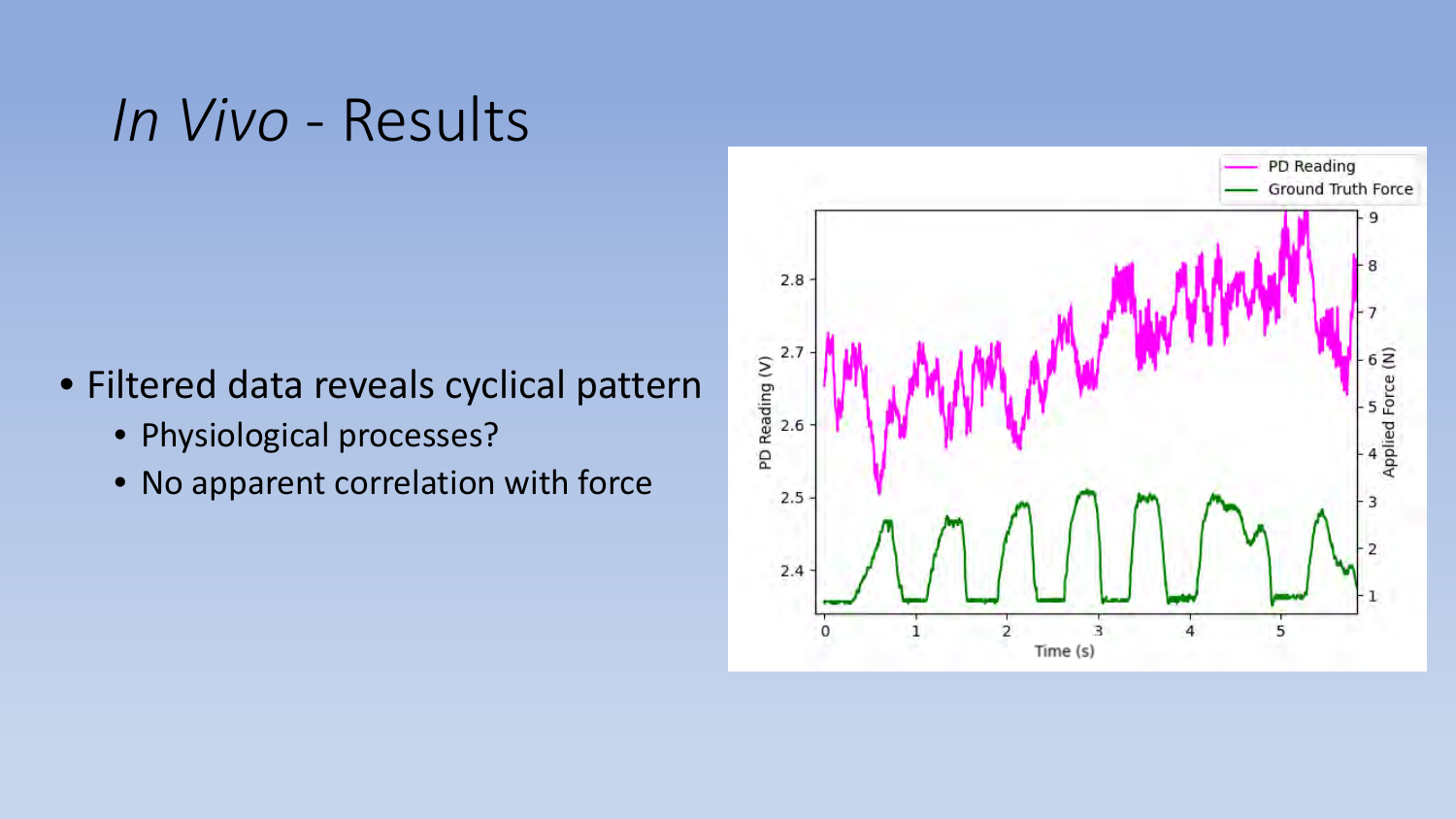#### *In Vivo* – Future Analysis and Considerations

- More analysis needed for *in vivo* results
	- Advanced filtering / signal processing for noise reduction
	- Fourier transforms for frequency analysis?
- Rat may be a poor model for human skin
	- Blood flow differs significantly<sup>6</sup>
- Need to minimize direct LED light entry to photodiode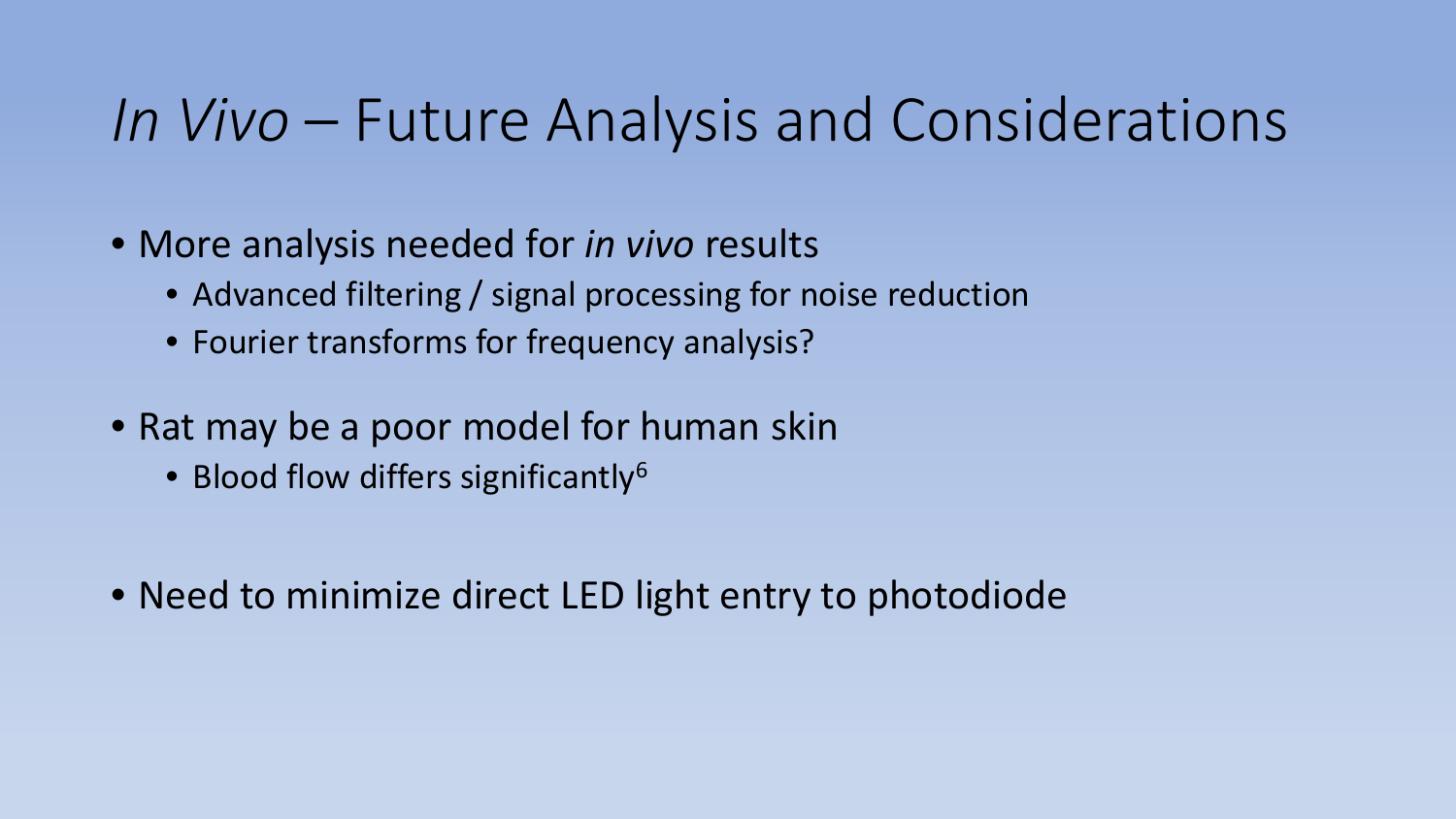#### In summary…

- PPG-based optical sensor is a viable option for force sensing
- First-generation wireless PCB shows promise, but advanced manufacturing techniques may be needed
- Advanced signal processing required to determine if applied force can be reliably inferred from sensor data

*Next Steps*

- Compare absorption of red and IR light
- Quantify relationship between force and photodiode readings
- PCB iteration, wireless testing, fused silica package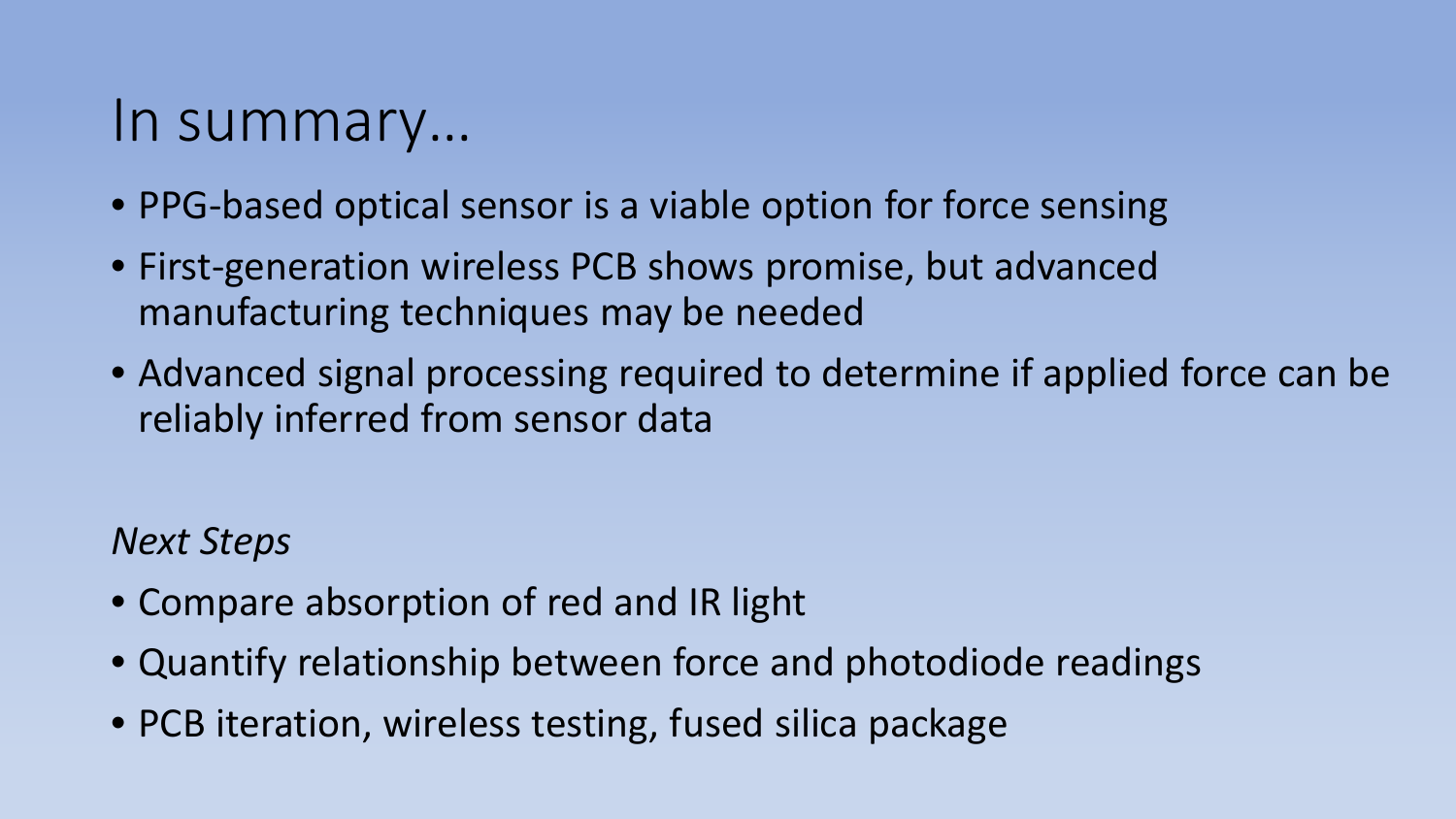# Acknowledgements

- Translational Neuromodulation Lab
	- Dr. Andrew Richardson, Andrew Gabros
- Aflatouini Lab
	- Dr. Firooz Aflatouini, Han Hao
- R01 Sensor Group
	- Dr. Mark Allen, Lin Du
- SUNFEST Coordinators
	- Dr. Sue Ann Bidstrup Allen, Julia Falcon
- NSF Grant No. 1950270